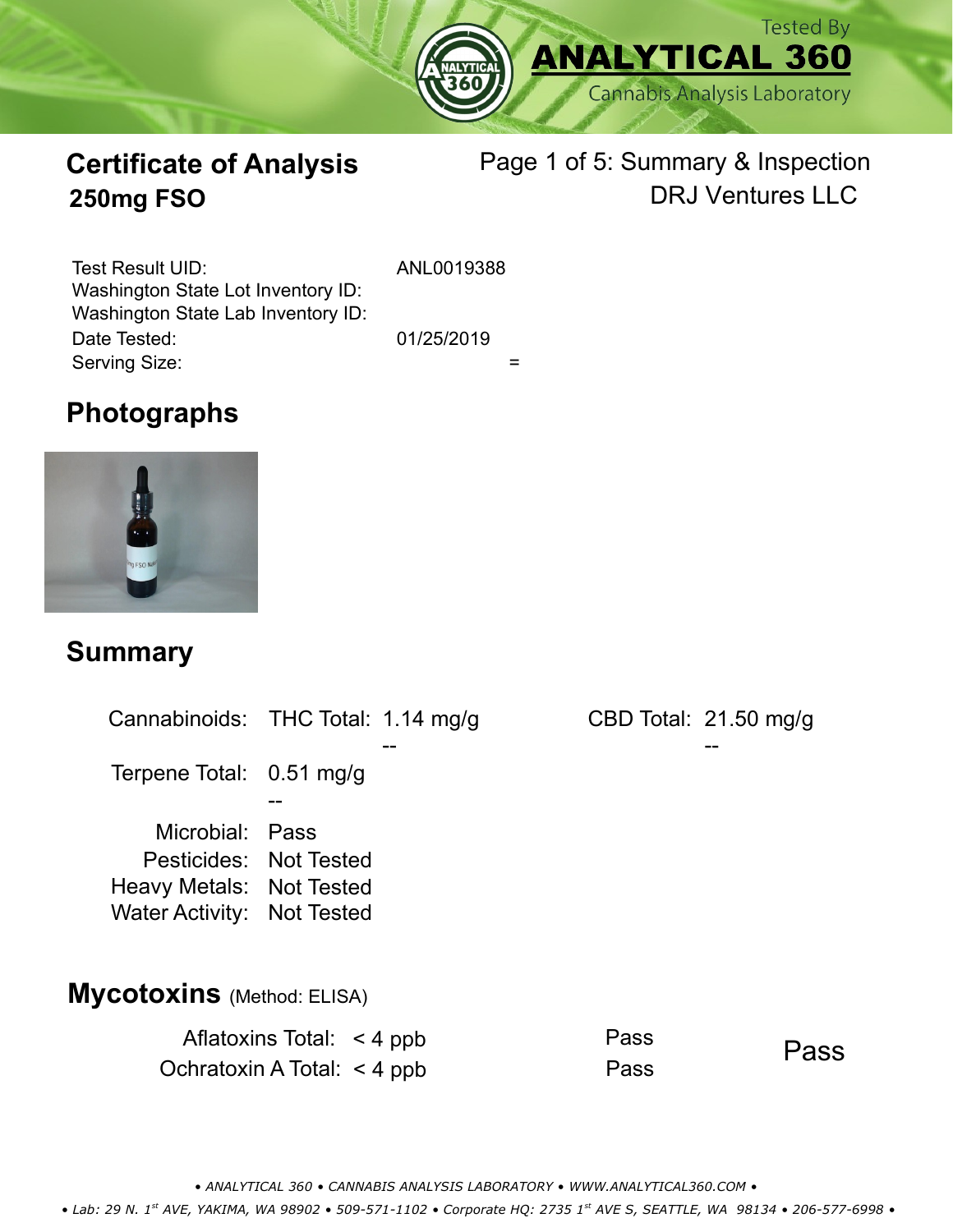

# **Certificate of Analysis** Page 2 of 5: Summary & Inspection **250mg FSO** DRJ Ventures LLC

| Test Result UID:<br>Washington State Lot Inventory ID: | ANL0019388 |
|--------------------------------------------------------|------------|
| Washington State Lab Inventory ID:                     |            |
| Date Tested:                                           | 01/25/2019 |
| Serving Size:                                          |            |

### **Potency Profile (Method: HPLC-DAD)**

| CBG-A                                                                                                         | ND mg/g     | -- |
|---------------------------------------------------------------------------------------------------------------|-------------|----|
| <b>CBG</b>                                                                                                    | $0.46$ mg/g | -- |
| <b>CBG TOTAL</b><br>(CBG-A * 0.878 + CBG) <sup>1</sup>                                                        | $0.46$ mg/g | -- |
| $\Delta$ 9-THC-A                                                                                              | ND mg/g     | -- |
| $\Delta$ 9-THC                                                                                                | $1.14$ mg/g | -- |
| $\Delta$ 9-THCV                                                                                               | ND mg/g     | -- |
| $\Delta$ 8-THC                                                                                                | ND mg/g     | -- |
| <b>CBN</b>                                                                                                    | ND mg/g     | -- |
| <b>THC-TOTAL</b><br>$(THC-A * 0.877 + THC)^1$                                                                 | $1.14$ mg/g | -- |
| CBD-A                                                                                                         | ND mg/g     | -- |
| <b>CBD</b>                                                                                                    | 21.50 mg/g  | -- |
| CBDV-A                                                                                                        | ND mg/g     | -- |
| <b>CBDV</b>                                                                                                   | ND mg/g     | -- |
| <b>CBD-TOTAL</b><br>$(CBD-A * 0.877 + CBD)^1$                                                                 | 21.50 mg/g  | -- |
| <b>CBC</b>                                                                                                    | ND mg/g     | -- |
| <b>ACTIVATED-TOTAL</b>                                                                                        | 23.10 mg/g  | -- |
| $(\Delta 9THC + 9-THCV + \Delta 8THC + CBN + CBD + CBDV + CBC + CBC)^2$<br><b>TOTAL DETECTED CANNABINOIDS</b> | 23.10 mg/g  |    |

(CBDV TOTAL + THC TOTAL + CBD TOTAL + CBG TOTAL + D8THC +

CBN + CBC + THCV)

1 - Cannabinoid totals are adjusted to account for the decarboxylation of the cannabinoid acids. The reported total is the amount of the activated cannabinoid that would be if all of the<br>carboxylic acid has been removed th

2 - Cannabinoids that have been activated through decarboxylation (curing/storage of flowers, or heating/cooking of edibles, tinctures, & concentrates)

*• ANALYTICAL 360 • CANNABIS ANALYSIS LABORATORY • WWW.ANALYTICAL360.COM •*

*• Lab: 29 N. 1st AVE, YAKIMA, WA 98902 • 509-571-1102 • Corporate HQ: 2735 1st AVE S, SEATTLE, WA 98134 • 206-577-6998 •*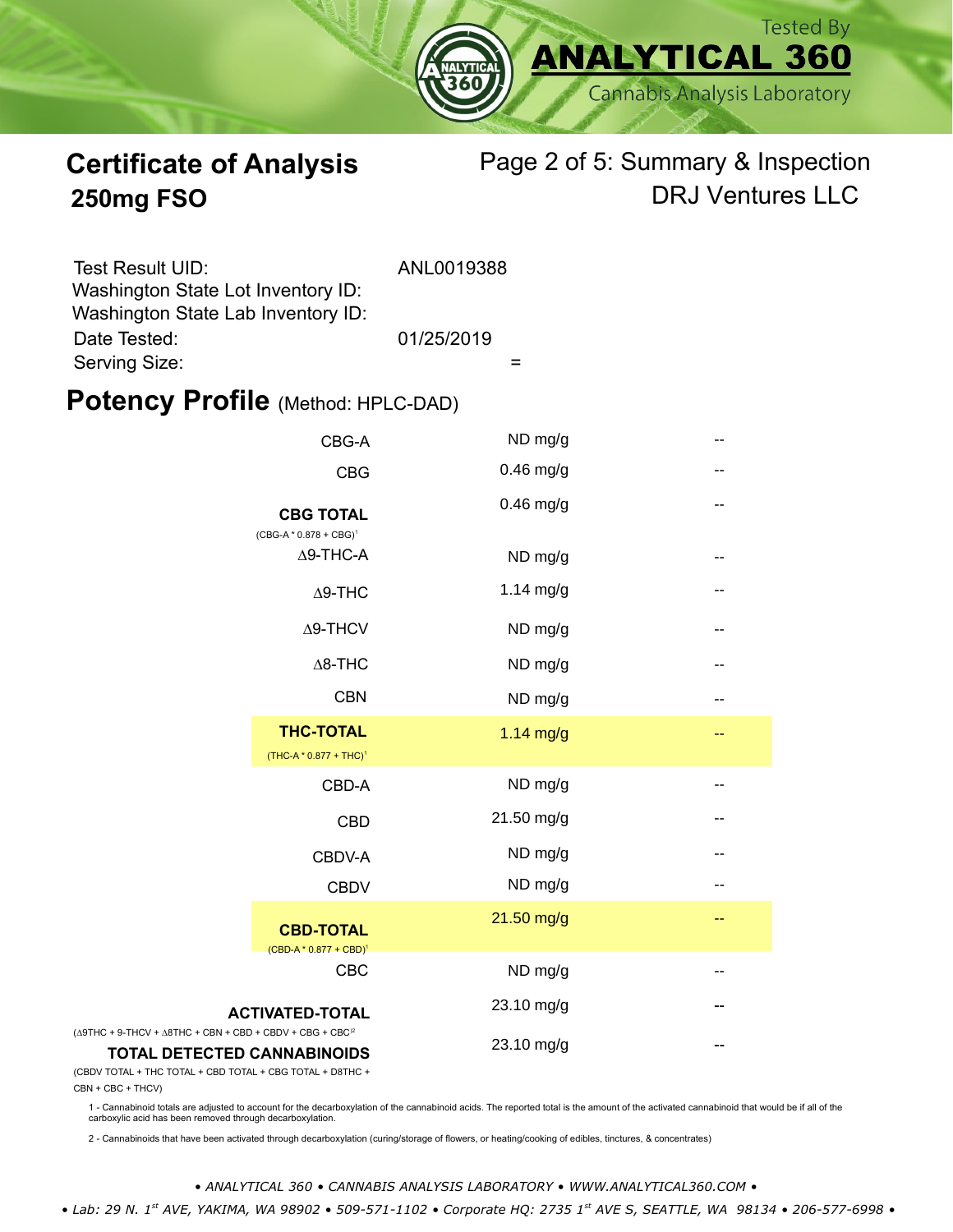

# **Certificate of Analysis** Page 3 of 5: Summary & Inspection **250mg FSO** DRJ Ventures LLC

| Test Result UID:<br>Washington State Lot Inventory ID: | ANL0019388 |
|--------------------------------------------------------|------------|
| Washington State Lab Inventory ID:                     |            |
| Date Tested:                                           | 01/25/2019 |
| Serving Size:                                          |            |

### **Terpene Profile** (Method: HS-GC-FID)

| <b>Terpene Total</b> | $0.51$ mg/g | $\hspace{0.05cm}$                     |
|----------------------|-------------|---------------------------------------|
|                      |             |                                       |
| Humulene             | $0.09$ mg/g | --                                    |
| Caryophyllene        | $0.40$ mg/g | $\overline{\phantom{m}}$              |
| Linalool             | ND mg/g     | $\hspace{0.05cm}$ – $\hspace{0.05cm}$ |
| Terpinolene          | ND mg/g     | $\hspace{0.05cm}$                     |
| Limonene             | ND mg/g     | --                                    |
| Ocimene              | ND mg/g     | $\hspace{0.05cm}$                     |
| Myrcene              | $0.01$ mg/g | $\hspace{0.05cm}$                     |
| <b>Beta Pinene</b>   | ND mg/g     | $\overline{\phantom{m}}$              |
| Alpha Pinene         | ND mg/g     | --                                    |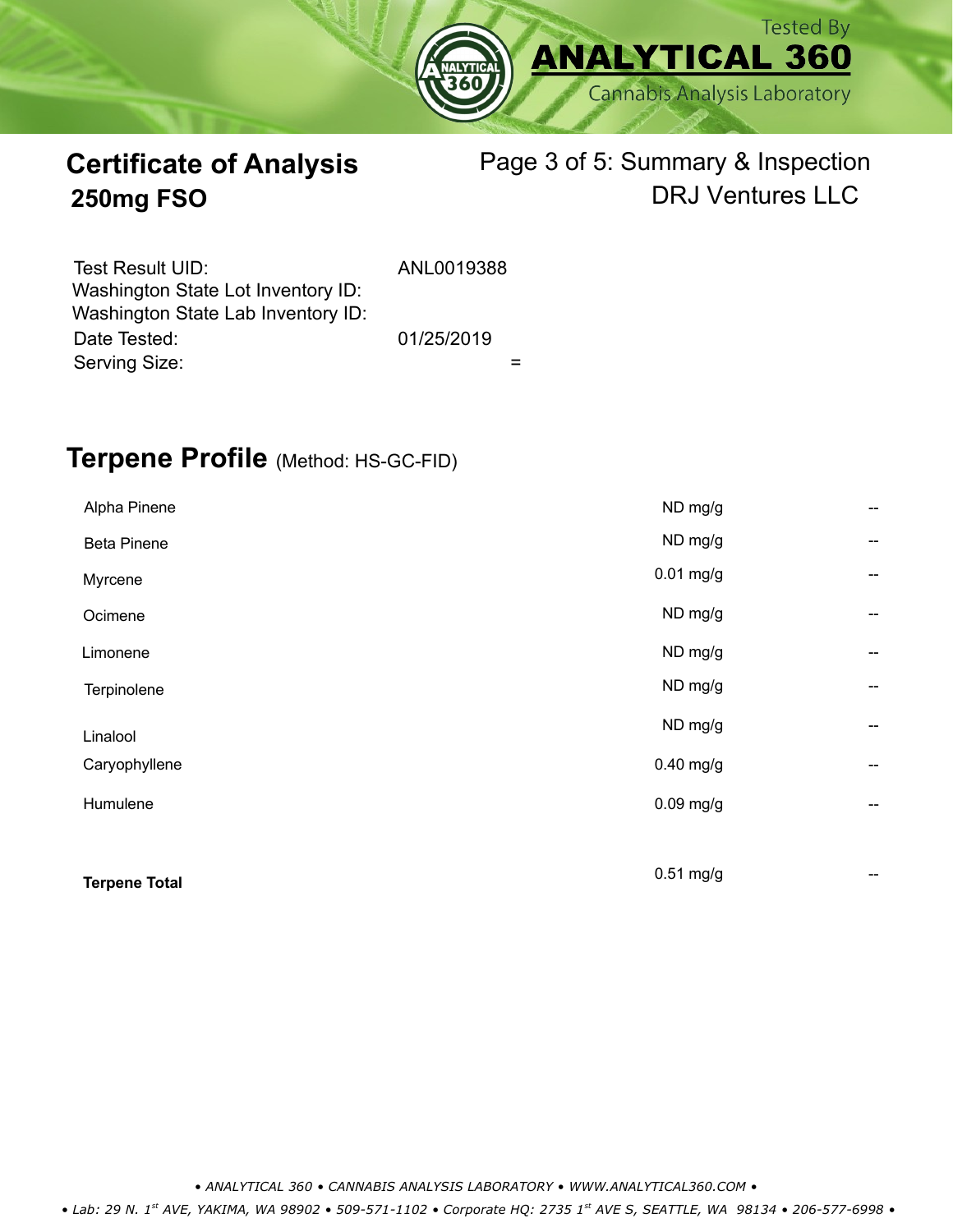

### **Certificate of Analysis** Page 4 of 5: Summary & Inspection **250mg FSO** DRJ Ventures LLC

Serving Size:  $=$ Test Result UID: ANI 0019388 Date Tested: 01/25/2019 Washington State Lot Inventory ID: Washington State Lab Inventory ID:

# **I-502 Microbial Analysis (Method: Plate Counting)**

| Pass | $<$ 20 CFU/g | Bile Tolerant Gram Negative Bacteria Count |
|------|--------------|--------------------------------------------|
| Pass |              | Salmonella spp.                            |
| Pass |              | Escherichia coli                           |
|      |              |                                            |

Washington State Criteria: Counts not to exceed: 10,000 Bile-tolerant Gram Negative Bacteria, and *E coli* and *Salmonella* not detected in one gram

### **Non-Mandatory Microbial Analysis** (Method: Plate Counting)

| Total Aerobic Plate Count  | $<$ 20 CFU/g |
|----------------------------|--------------|
| Total Yeast and Mold Count | $<$ 20 CFU/a |
| Coliforms                  | $<$ 20 CFU/g |

TNTC = Too Numerous to Count

*• ANALYTICAL 360 • CANNABIS ANALYSIS LABORATORY • WWW.ANALYTICAL360.COM •*

*• Lab: 29 N. 1st AVE, YAKIMA, WA 98902 • 509-571-1102 • Corporate HQ: 2735 1st AVE S, SEATTLE, WA 98134 • 206-577-6998 •*